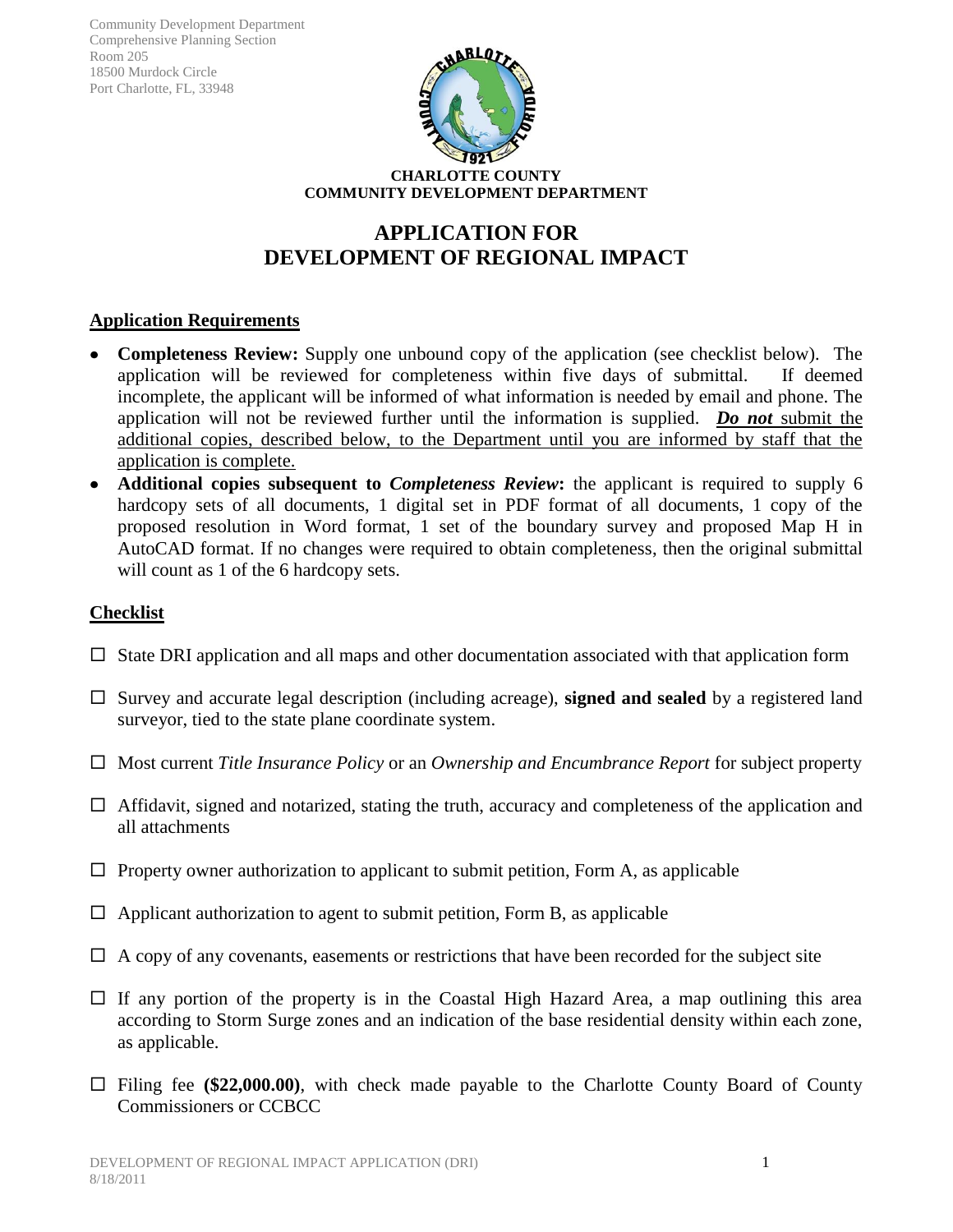### **Scheduling for Public Hearing**

The County recognizes that the DRI hearing date in front of the Planning and Zoning Board and the Board of County Commissioners is contingent on many activities outside the control of the County. These include Sufficiency Review periods, the hearing schedule of the Southwest Florida Regional Planning Council Board, the will of the applicant to continue addressing issues brought up by reviewing agencies, and the desire of the applicant to initiate the 60 day notice period for public hearing. However, *it is the applicant's responsibility* for promptly providing any information that needs to be updated, modified, or newly submitted as part of the application; this includes providing a copy of the decision and recommendations from the Southwest Florida Regional Planning Council (SWFRPC) and any changes made due to that decision. **No additional changes may be made to any information in an application subsequent to one week before the hearing packet is due to be compiled for the Planning and Zoning Board members or the NOVUS item deadline for the Board of County Commissioners.** The planner in charge of the DRI will be able to inform the applicant of the final date.

If Department staff is unable to review the information provided and receive input from other departments, as needed, because sufficient time for review was not provided by the applicant, staff may be forced to recommend denial of the project. The applicant is encouraged to contact staff when submitting new information or subsequent to submitting new information so that an estimate of the staff time needed to review the information can be discussed.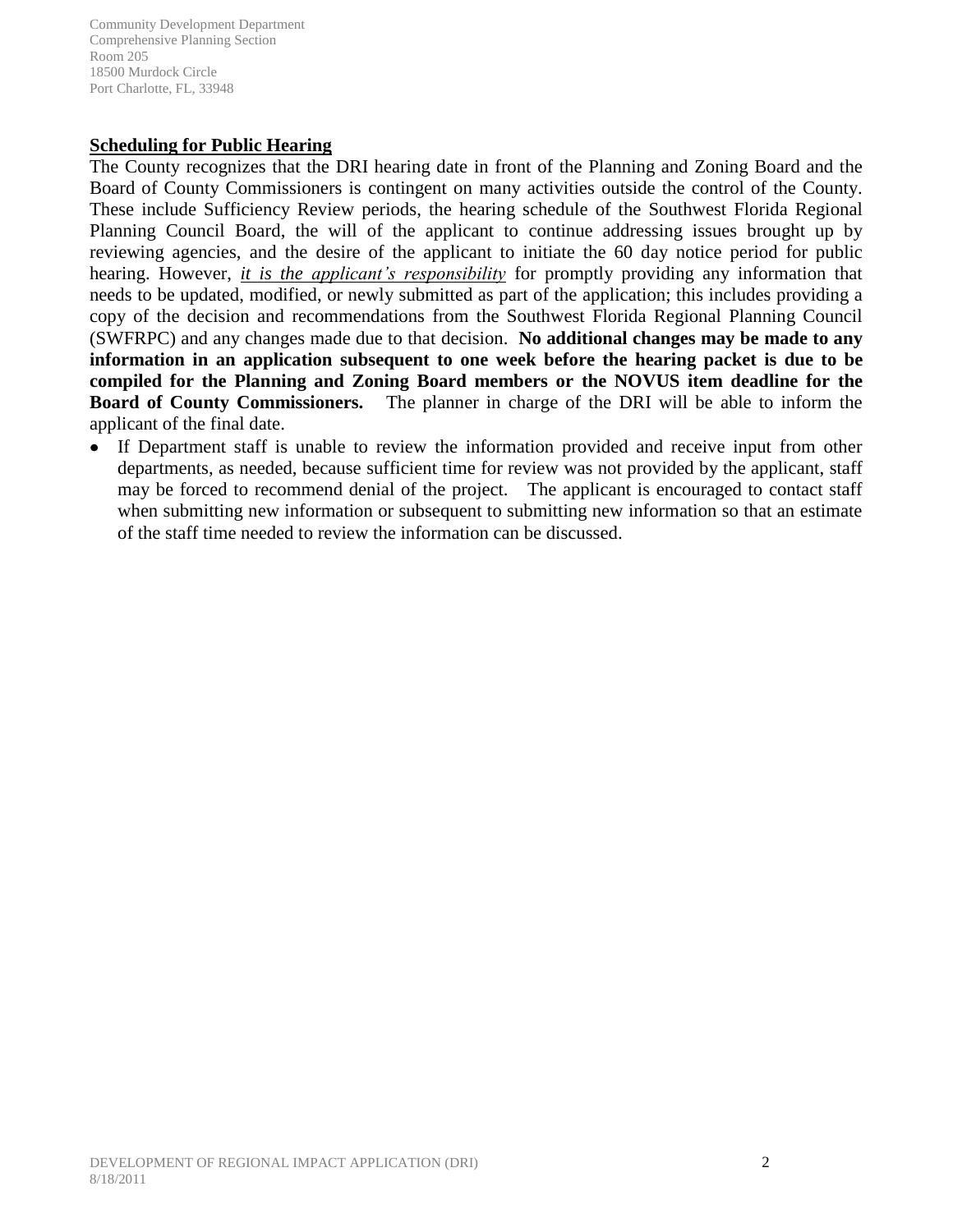

#### **CHARLOTTE COUNTY COMMUNITY DEVELOPMENT DEPARTMENT**

# **APPLICATION for DEVELOPMENT OF REGIONAL IMPACT (DRI)**

| Date Received:  | Time Received:          |  |
|-----------------|-------------------------|--|
| Date of Log-in: | Petition #:<br>Accela#: |  |
| Receipt #:      | <b>Amount Paid:</b>     |  |

### **A. Indicate whether this is a new DRI or a Substantial Deviation:**

New DRI

Name of Project:\_\_\_\_\_\_\_\_\_\_\_\_\_\_\_\_\_\_\_\_\_\_\_\_\_\_\_\_\_\_\_\_\_\_\_\_\_\_\_\_\_\_\_\_\_\_\_\_\_\_\_\_\_\_\_\_

\_\_\_\_ Substantial Deviation

Name of existing DRI? *Provide a complete copy of the existing DO, which includes any prior incremental changes.* 

### **B. Indicate which of the following options is being applied for:**

\_\_\_\_\_\_\_ Development Order \_\_\_\_\_\_\_ Master Development Order \_\_\_\_\_\_\_ Incremental Development Order

- **C. Check appropriate line below submit a new application form with the submittal of information for each step of the DRI process.**
- **\_\_\_\_\_** DRI First Sufficiency
- \_\_\_\_\_ DRI Second Sufficiency

\_\_\_\_\_ Other (DRI Third Sufficiency, etc.) \_\_\_\_\_\_\_\_\_\_\_\_\_\_\_\_\_\_\_\_\_\_

DRI Final

# **D. Parties involved in the Application**

Name of Applicant:

| <b>Mailing Address:</b> |        |             |  |
|-------------------------|--------|-------------|--|
| City:                   | State: | Zip Code:   |  |
| <b>Phone Number:</b>    |        | Fax Number: |  |
| Email Address:          |        |             |  |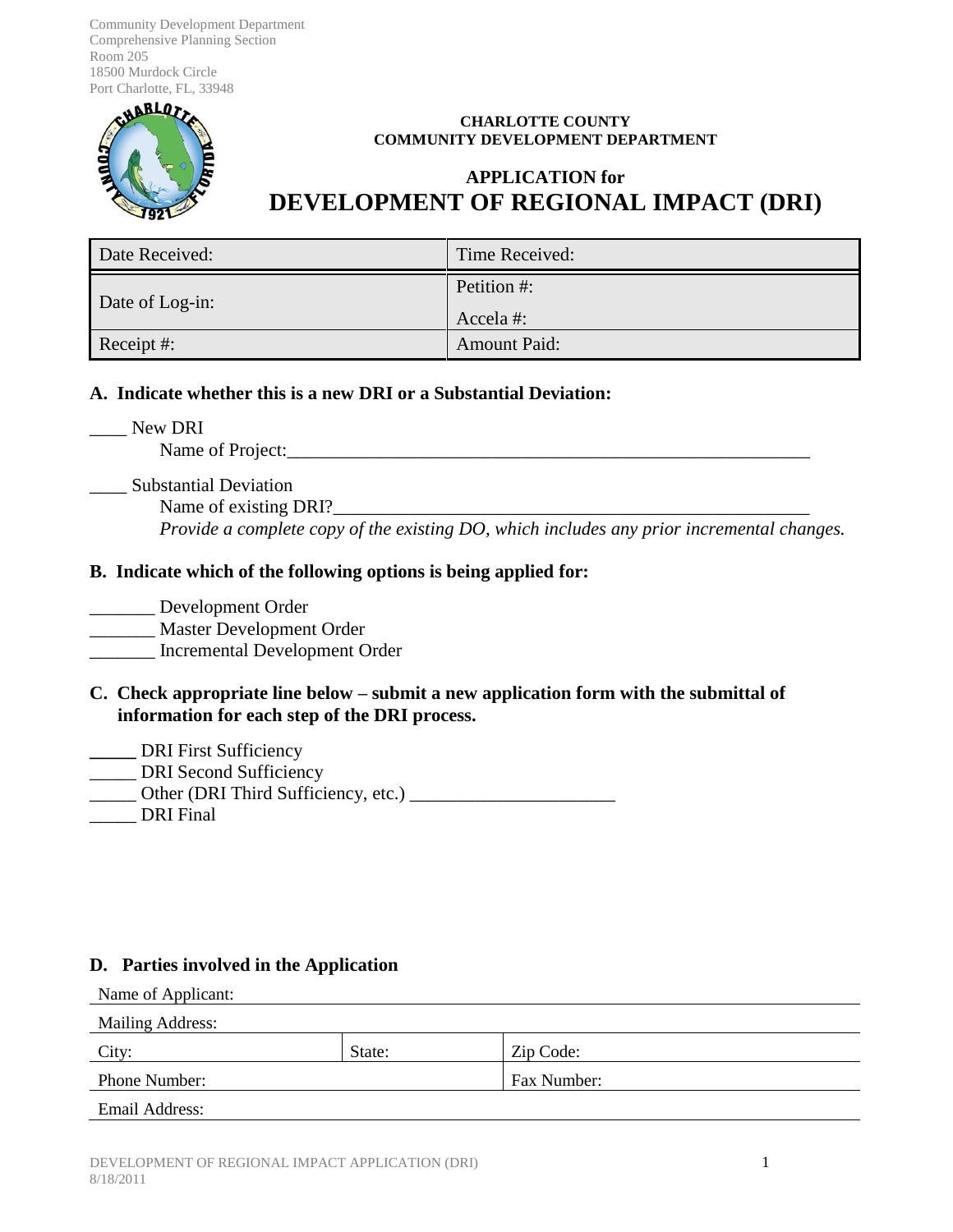#### Name of Agent:

| <b>Mailing Address:</b> |        |             |
|-------------------------|--------|-------------|
| City:                   | State: | Zip Code:   |
| Phone Number:           |        | Fax Number: |
| Email Address:          |        |             |
|                         |        |             |

| Name of Engineer/Surveyor: |        |             |
|----------------------------|--------|-------------|
| <b>Mailing Address:</b>    |        |             |
| City:                      | State: | Zip Code:   |
| <b>Phone Number:</b>       |        | Fax Number: |
| Email Address:             |        |             |

Name of Property Owner (**if more than one property owner, attach a separate sheet with a list of all owners**):

| <b>Mailing Address:</b> |        |             |
|-------------------------|--------|-------------|
| City:                   | State: | Zip Code:   |
| <b>Phone Number:</b>    |        | Fax Number: |
| Email Address:          |        |             |

### **E. ASSOCIATED APPLICATION(S):**

Please indicate if you intend to separately submit any of the following associated applications:

\_\_\_\_\_\_\_ Future Land Use Map (FLUM) Amendment

\_\_\_\_\_\_\_ Rezoning

Provide a summary of the proposed changes:

### **F. PROPERTY INFORMATION:**

**Attach a separate list that includes the following information for each parcel or lot included within the DRI, grouped by account number**

\_\_\_\_\_\_\_\_\_\_\_\_\_\_\_\_\_\_\_\_\_\_\_\_\_\_\_\_\_\_\_\_\_\_\_\_\_\_\_\_\_\_\_\_\_\_\_\_\_\_\_\_\_\_\_\_\_\_\_\_\_\_\_\_\_\_\_\_\_\_\_\_\_\_\_\_\_\_\_\_\_\_\_\_\_\_\_

\_\_\_\_\_\_\_\_\_\_\_\_\_\_\_\_\_\_\_\_\_\_\_\_\_\_\_\_\_\_\_\_\_\_\_\_\_\_\_\_\_\_\_\_\_\_\_\_\_\_\_\_\_\_\_\_\_\_\_\_\_\_\_\_\_\_\_\_\_\_\_\_\_\_\_\_\_\_\_\_\_\_\_\_\_\_\_

Property Account Number:

| Section:                                      | Township:   | Range:       |  |
|-----------------------------------------------|-------------|--------------|--|
| Parcel/Lot #:                                 | Block $#$ : | Subdivision: |  |
| Total acreage or square feet of the property: |             |              |  |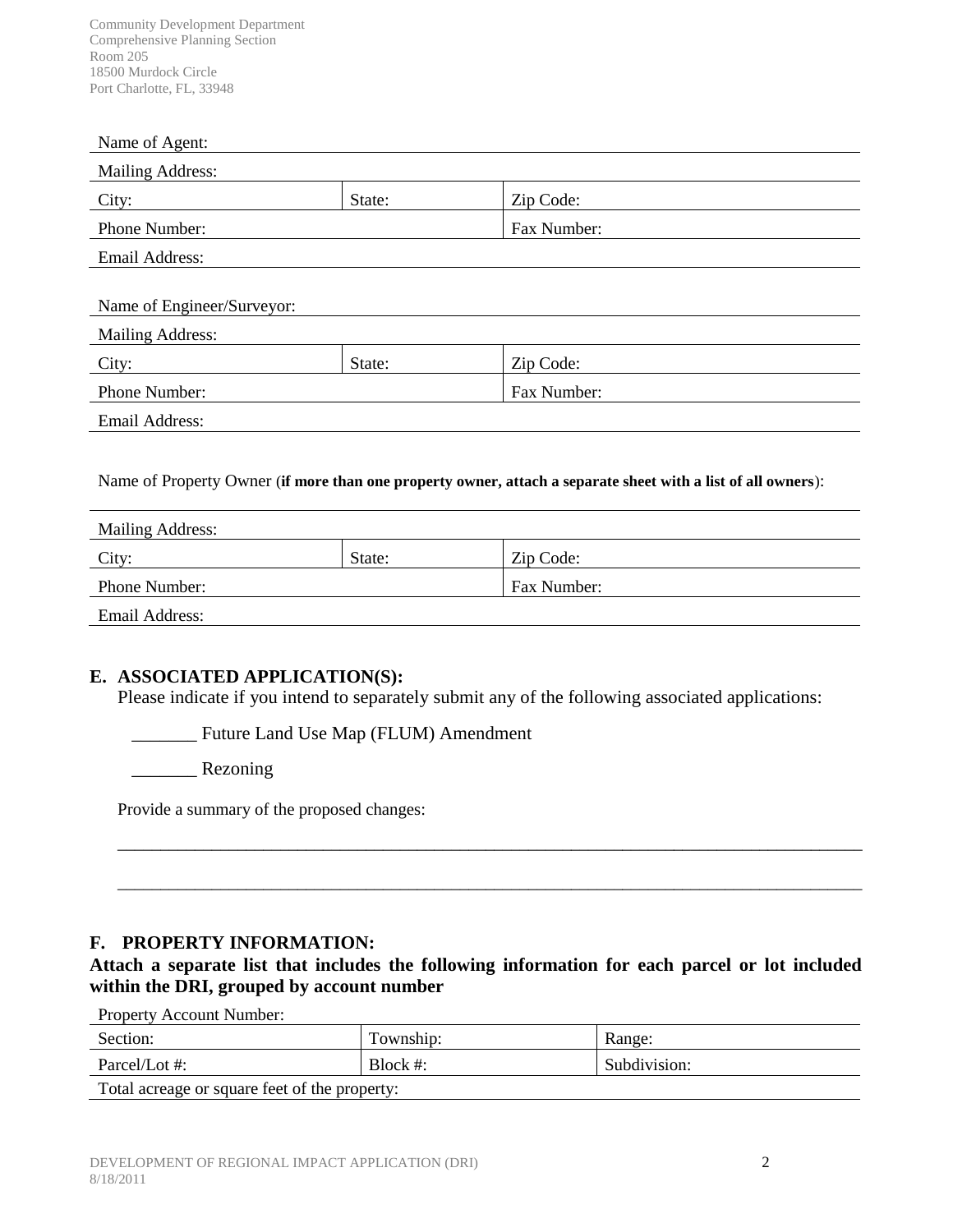# **G. CURRENT LAND USE OF SUBJECT PROPERTY: (example: house, vacant land, barn, etc.)**

### **H. SURROUNDING LAND USES:**

North:

South:

East:

West: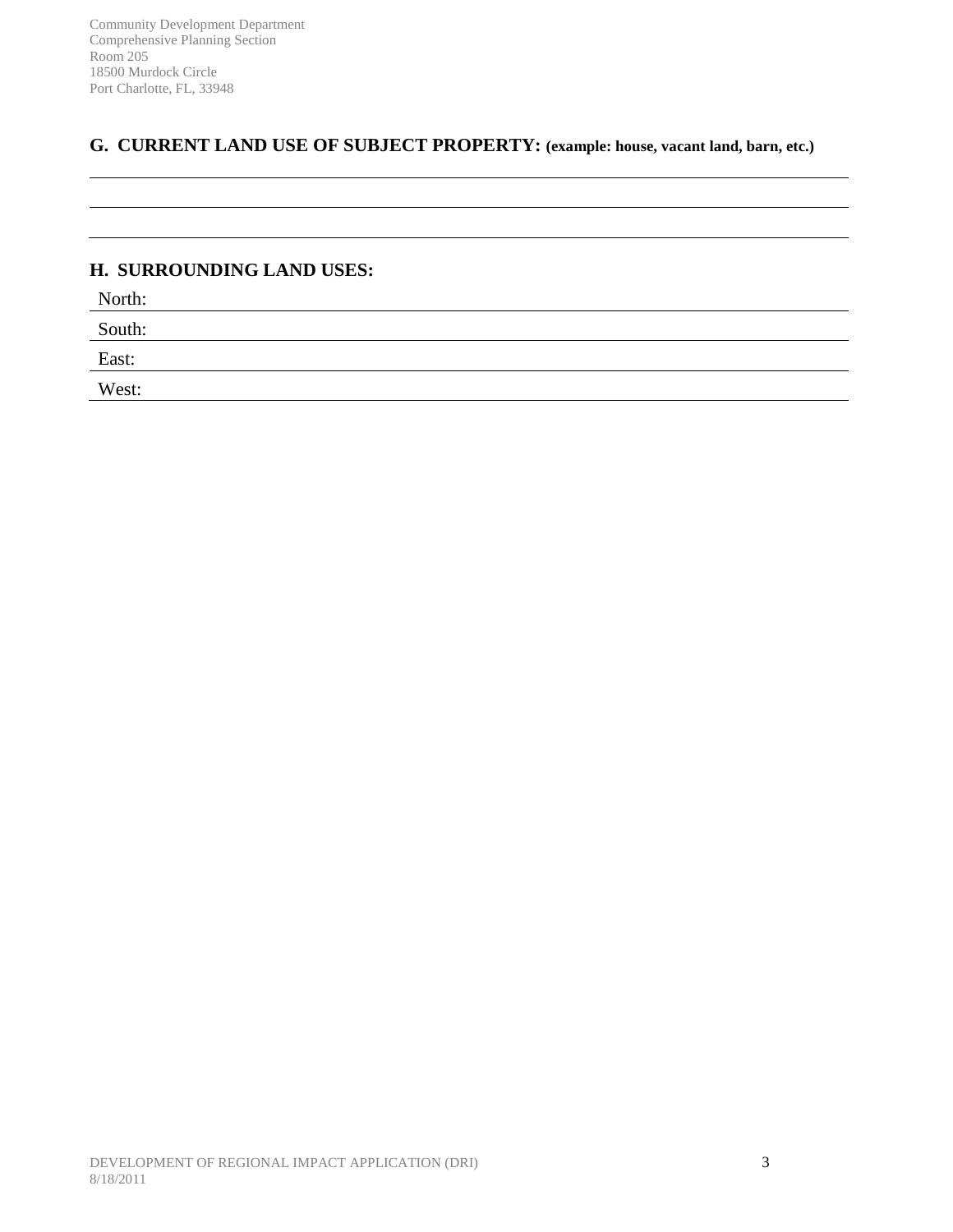### **AFFIDAVIT**

I, the undersigned, being first duly sworn, depose and say that I am the owner or agent of the property described and which is the subject matter of the proposed hearing; that all answers to the questions in this application, and all sketches, data and other supplementary matter attached to and made a part of the application are honest and true to the best of my knowledge and belief. I understand this application must be complete and accurate before the hearing can be advertised, and that if I am not the owner of the property I have attached a notarized authorization from the owner(s) to submit this application. For any changes of ownership or changes in contracts for purchase subsequent to the date of the application, but prior to the date of final public hearing, a supplemental disclosure of interest shall be filed. I acknowledge that all items listed in the application must be submitted concurrent at the time the County accepts the application. I swear that the attached list of adjacent property owners is complete, including all property owners within 200 feet of the subject properties (excluding right-ofways), that it is correct, providing addresses as listed in the County Tax Roll.

STATE OF GUNTY OF

The foregoing instrument was acknowledged before me, by means of  $\Box$  physical presence or  $\Box$  online notarization, this  $\_\_\_$  day of  $\_\_\_\_$  20 $\_\_\_$ , by  $\_\_\_\_\_\_\_\_\_$  who is personally known to me or who has produced \_\_\_\_\_\_\_\_\_\_\_\_\_\_\_\_\_\_\_\_\_\_\_\_\_\_\_ as identification and who **did** or **did not** take an oath.

| Notary Public Signature         | Signature of Applicant or Agent         |
|---------------------------------|-----------------------------------------|
|                                 |                                         |
| <b>Notary Printed Signature</b> | Printed Signature of Applicant or Agent |
|                                 |                                         |
| Title                           | Address                                 |
|                                 |                                         |
| <b>Commission Code</b>          | City, State, Zip                        |
|                                 |                                         |
|                                 | <b>Telephone Number</b>                 |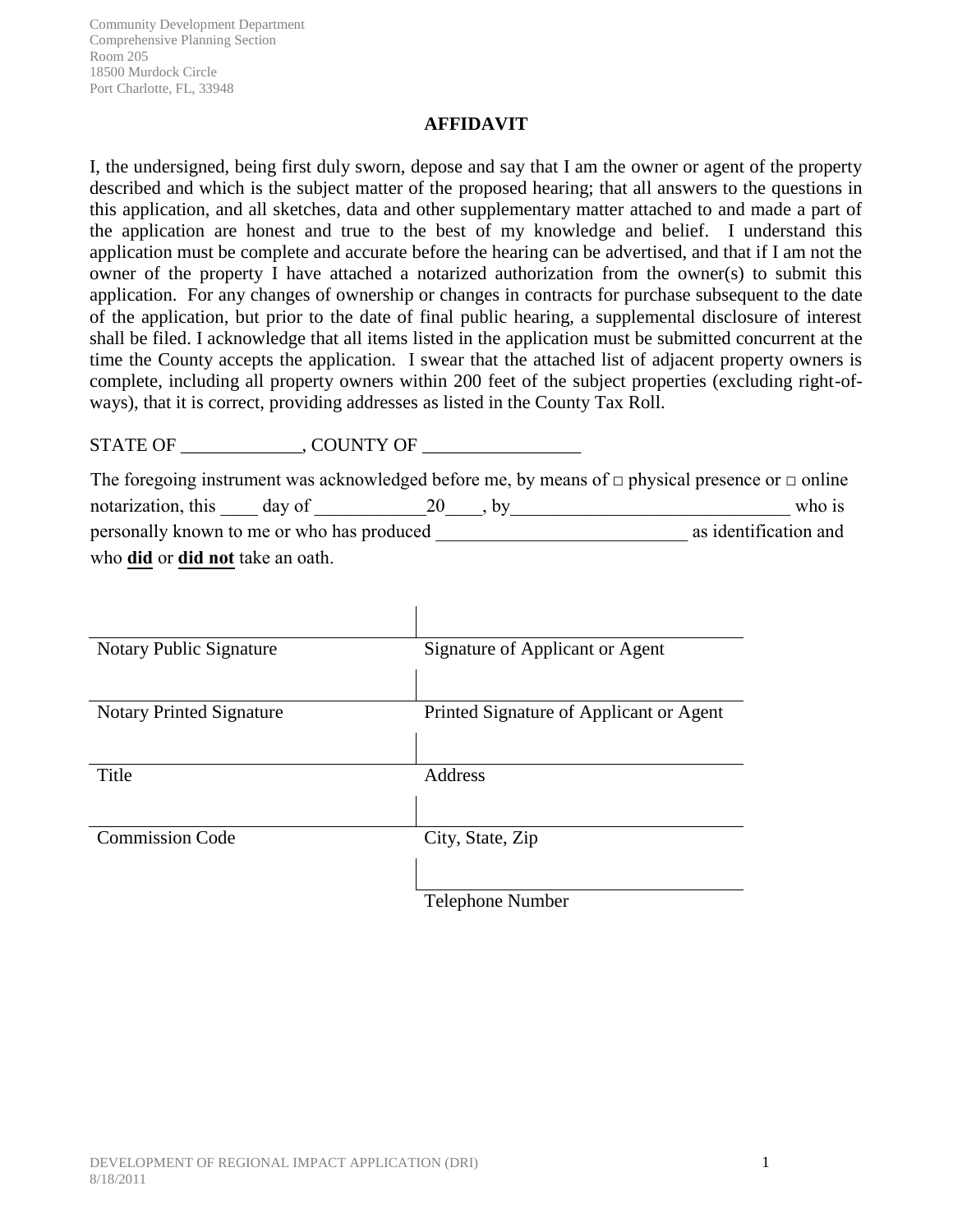# **FORM A. PROPERTY OWNER AUTHORIZATION TO APPLICANT**

I, the undersigned, being first duly sworn, depose and say that I am the owner of the property described and which is the subject matter of the proposed hearing. I give authorization for I give a unit authorization for the applicant for the applicant for this DEVELOPMENT ORDER.

STATE OF \_\_\_\_\_\_\_\_\_\_\_\_\_\_\_, COUNTY OF \_\_\_\_\_\_\_\_\_\_\_\_\_\_\_\_\_\_\_\_

|                                                |  | The foregoing instrument was acknowledged before me, by means of $\Box$ physical presence or $\Box$ online |
|------------------------------------------------|--|------------------------------------------------------------------------------------------------------------|
| notarization, this day of                      |  | who is                                                                                                     |
| personally known to me or who has produced     |  | as identification and                                                                                      |
| who <b>did</b> or <b>did not</b> take an oath. |  |                                                                                                            |

| Notary Public Signature         | Signature of Owner         |
|---------------------------------|----------------------------|
|                                 |                            |
| <b>Notary Printed Signature</b> | Printed Signature of Owner |
|                                 |                            |
| Title                           | <b>Address</b>             |
|                                 |                            |
| <b>Commission Code</b>          | City, State, Zip           |
|                                 |                            |
|                                 | <b>Telephone Number</b>    |